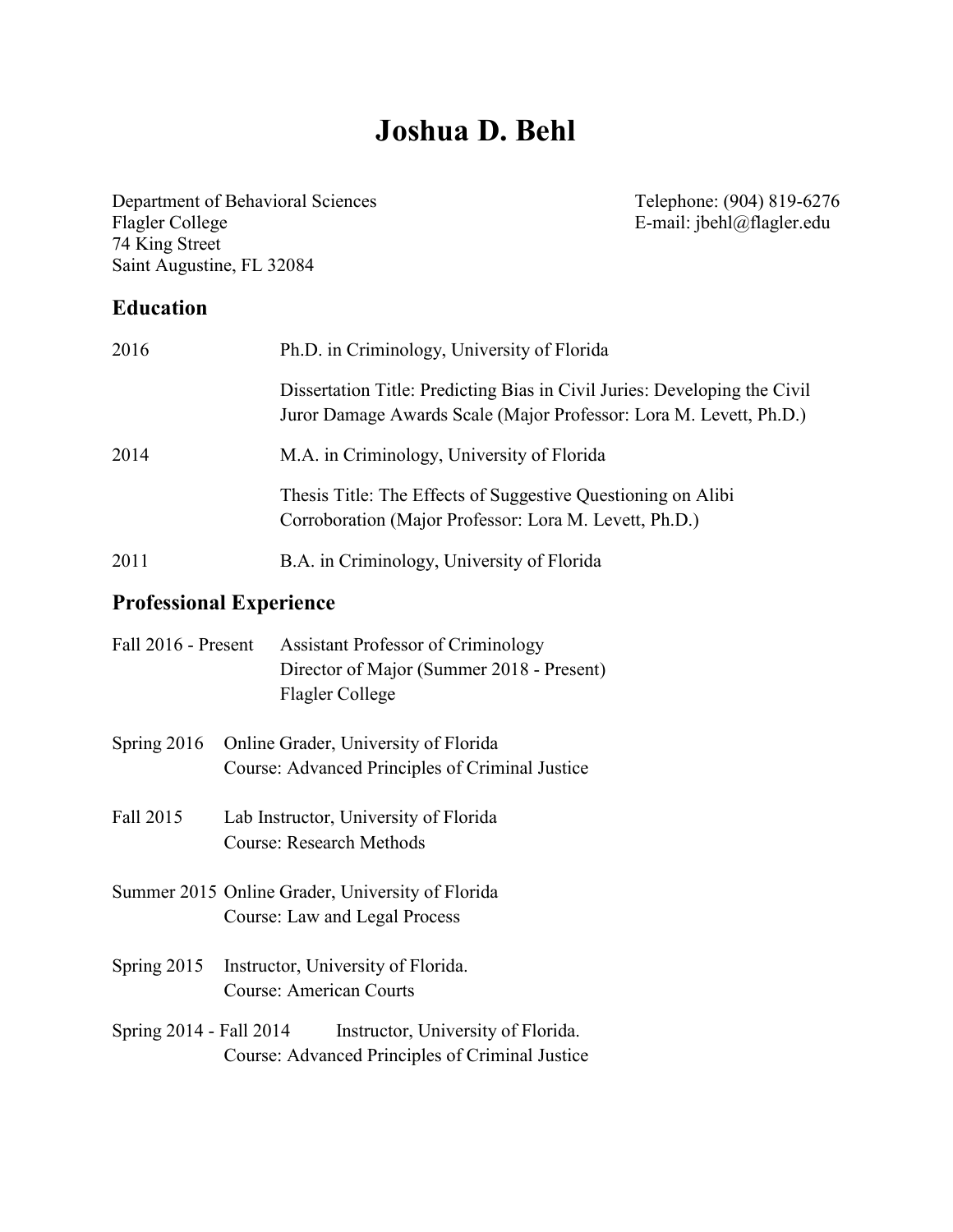| 2011-2016 | Research Assistant, Developing a Model of Jury Decision Making<br>PI: Lora M. Levett, Ph.D. |
|-----------|---------------------------------------------------------------------------------------------|
| Fall 2012 | Teaching Assistant, University of Florida.                                                  |
|           | Courses: Law and Society, Lora M. Levett, Ph.D.                                             |

## **Publications**

Levett, L., Henderson, K., **Behl, J. D.** (2014). In Robin Cautin & Scott Lilienfeld (Eds.), Jury Decision Making. Encyclopedia of Clinical Psychology. Hoboken, NJ: Wiley-Blackwell.

#### **Publications in Progress**

Student co-authors denoted by \*\*

**Behl, J.D**., Kienzle, M.R., Levett, L.M. (in progress). The effects of suggestive questioning on potential alibi corroborators.

**Behl, J.D.** & Kienzle, M.R. (in progress). The Effect of Question Type on Attorney and Witness Credibility.

Salvi, S. E.\*\*, Thompson, K.\*\*, Litzinger, T., & **Behl, J. D.** (in progress). Grit, Modern Insight: Does Education of Grit Influence Hiring Decisions?

Hewit, K.\*\* & **Behl, J.D.** (in progress). The Effect of Lesser-Included Charges on Juror Verdicts.

## **Book Reviews**

**Behl, J.D.** (2019). [Review of the book Good Kids, Bad City: A Story of Race and Wrongful Conviction in America, by K. Swenson]. Criminal Law and Criminal Justice Books, 8(3).

**Behl, J.D.** (2019). [Review of the book Gun Studies: Interdisciplinary Approaches to Politics, Policy, and Practice, Ed. Jennifer Carlson, Kristin A. Goss, & Harel Shapira]. Criminal Law and Criminal Justice Books, (in progress).

## **Conference Presentations:**

Student co-authors denoted by \*\*

Floridia, R., **Behl, J.D.**, & Yeh, Y., (2019, September). Crushing Debt: How Academics Can Get Out of Debt and Stay Out of Debt. Roundtable presented at the meeting of the Southern Criminal Justice Association, Nashville, Tennessee.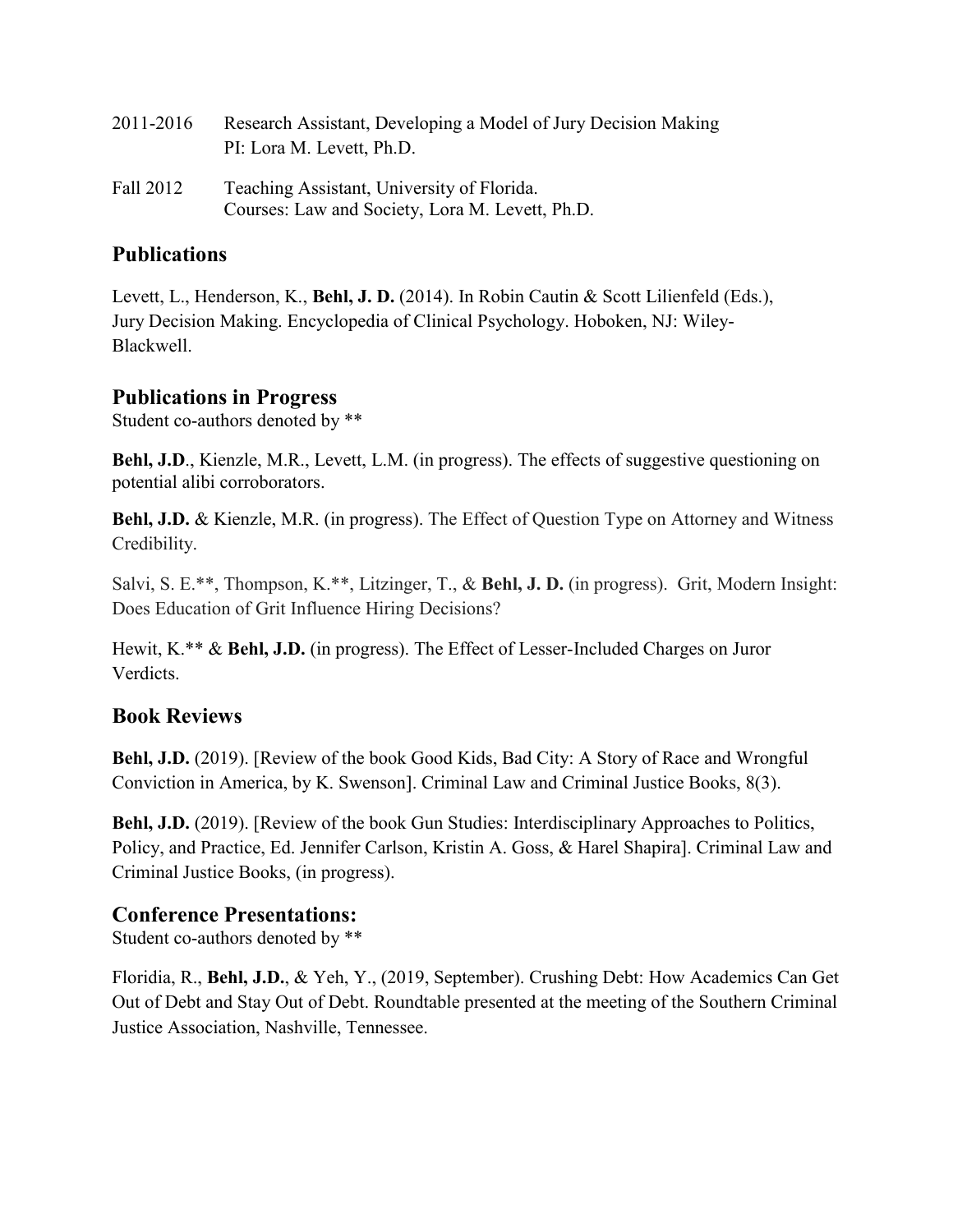**Behl, J.D.** & Hewit, K.\*\* (2019, March). The Effect of Lesser-Included Charges on Juror Verdicts. Poster presented at the meeting of the American Psychology-Law Society, Portland, Oregon.

**Behl, J. D.** & Kienzle, M. R. (2018, November). Does Question Style Impact Credibility Assessments in Expert vs. Lay Witnesses? Paper presented at the meeting of the American Society of Criminology, Atlanta, Georgia.

Levett, L.M., **Behl, J.D.**, & Kienzle, M.R. (2018, August). Explaining Verdict Changes as a Result of Deliberation Using Story Model Variables. Poster presented at the meeting of the American Psychological Association, San Francisco, California.

Kienzle, M. R. & **Behl, J. D.** (2018, March). The Effect of Question Type on Attorney and Witness Credibility. Paper presented at the meeting of the American Psychology-Law Society, Memphis, Tennessee

Salvi, S. E.\*\*, Thompson, K.\*\*, Litzinger, T., & **Behl, J. D.** (2018, March). Grit, Modern Insight: Does Education of Grit Influence Hiring Decisions? Paper presented at the Southeastern Psychological Association, Charleston, SC.

Mankute, A.\*\*, Thompson, K.\*\*, Salvi, S.\*\*, & **Behl, J. D.** (2018, March) Effects of Positive versus Negative Affect on Encoding Processes. Paper presented at the Southeastern Psychological Association, Charleston, NC.

**Behl, J. D.** & Kienzle, M. R. (2017, March). The Effect of Question Type on Attorney and Witness Credibility. Paper presented at the meeting of the American Psychology-Law Society, Seattle, Washington. Session Chair.

**Behl, J.D.** & Levett, L.M. (2016, November). The Effects of Suggestive Questioning on Alibi Corroboration. Paper presented at the Meeting of the American Society of Criminology, New Orleans, Louisiana.

**Behl, J. D.**, Kienzle, M. R., & Levett, L. M. (2013, November*).* A Test of the Story Model of Juror Decision Making: Stories Predict Jurors' Trial Decisions. Paper presented at the meeting of the American Society of Criminology, Atlanta, Georgia.

**Behl, J. D.**, Kienzle, M. R., & Levett, L. M. (2013, March). A Test of the Story Model of Juror Decisions: Stories Predict Jurors' Trial Decisions. Poster presented at the meeting of the American Psychology-Law Society, Portland, Oregon.

**Behl, J. D.**, Kienzle, M. R., & Levett, L. M. (2013, February). A Test of the Story Model of Juror Decisions: Stories Predict Jurors' Trial Decisions. Paper presented at the meeting of the Florida Society of Social Sciences, Gainesville, Florida.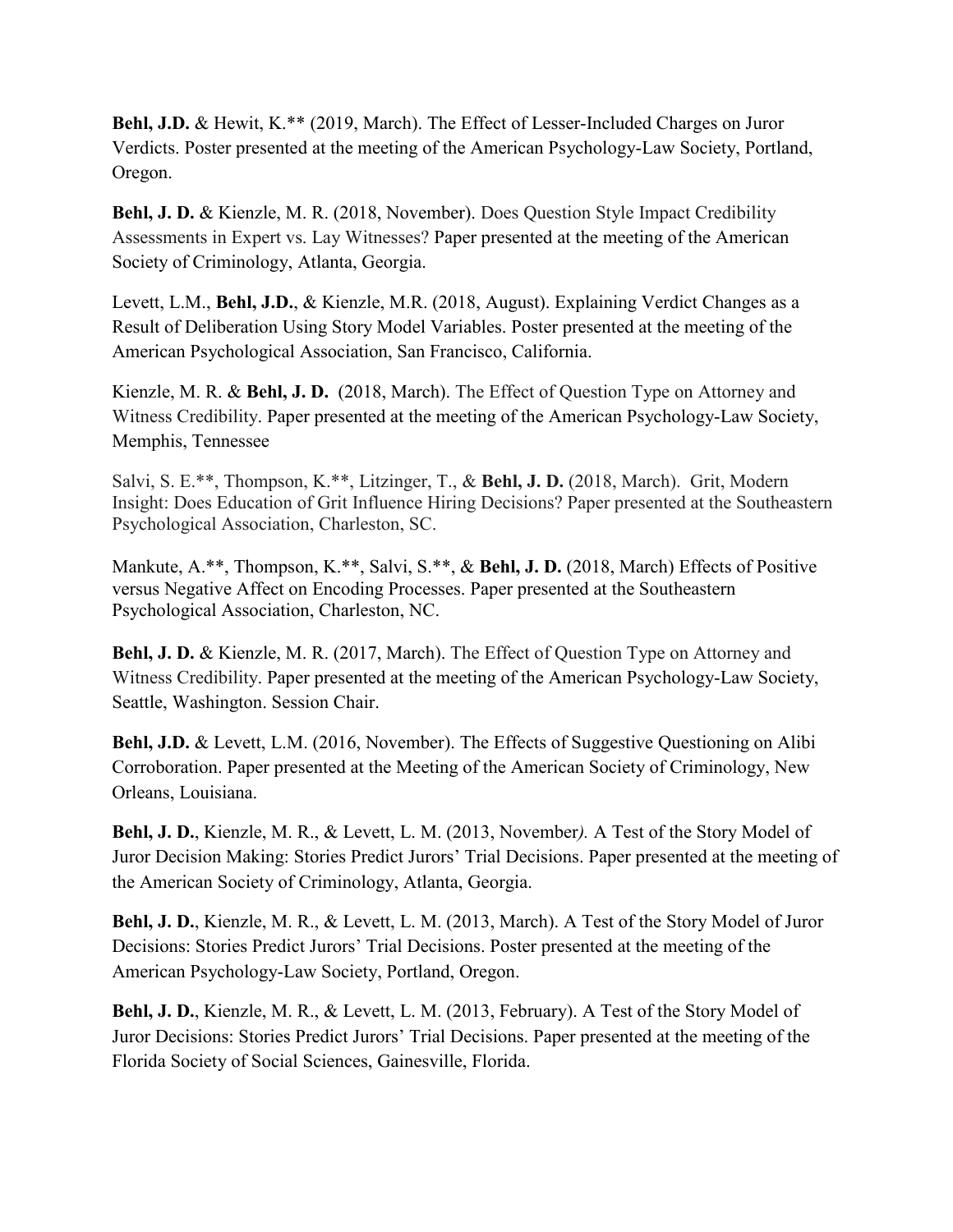**Behl, J. D.**, Kienzle, M. R., &Levett, L. M. (2012, August). Suggestive Questioning Affects Likelihood of Alibi Corroboration. Paper presented at the meeting of the American Psychological Association. Orlando, Florida.

## **Professional Service**

| 2019                              | American Psychology-Law Society Conference Reviewer                      |  |
|-----------------------------------|--------------------------------------------------------------------------|--|
| 2019                              | <b>Reviewer Justice Quarterly</b>                                        |  |
| 2019                              | <b>Reviewer Sage Publications</b>                                        |  |
|                                   | 2018-Present American Psychology-Law Society Research Committee          |  |
| 2018                              | American Psychology-Law Society Conference Reviewer                      |  |
| 2017                              | Session Chair, American Psychology-Law Society Conference (Seattle, WA)  |  |
| 2017                              | American Psychology-Law Society Conference Reviewer                      |  |
| 2016                              | Reviewer for American Psychology-Law Society Conference                  |  |
| 2016                              | Reviewer for Journal of Aggression, Conflict, and Peace Research         |  |
| 2015-2017                         | Blog Editor Deliberations (Blog of American Society of Trial Consulting) |  |
| 2014                              | American Psychology Association Conference Reviewer                      |  |
| 2012                              | American Psychology Association Conference Reviewer                      |  |
| 2012                              | American Psychology-Law Society Conference Reviewer                      |  |
| 2011                              | American Psychology-Law Society Conference Reviewer                      |  |
| 2011-2016                         | Syndicate Member; University of Florida                                  |  |
| <b>University/College Service</b> |                                                                          |  |
| 2018-2020                         | IRB Co-Chair, Flagler College                                            |  |
| 2018                              | Search Committee Member (Public Administration), Flagler College         |  |
| 2018                              | Summer Advising, Flagler College                                         |  |
| 2018                              | Mindpower Focus Group (Admissions Office), Flagler College               |  |
|                                   |                                                                          |  |

2018 Sunshine Tour Scholarship 20/20 Lecture, Flagler College

2017-2018 Inaugural IRB Co-Chair, Flagler College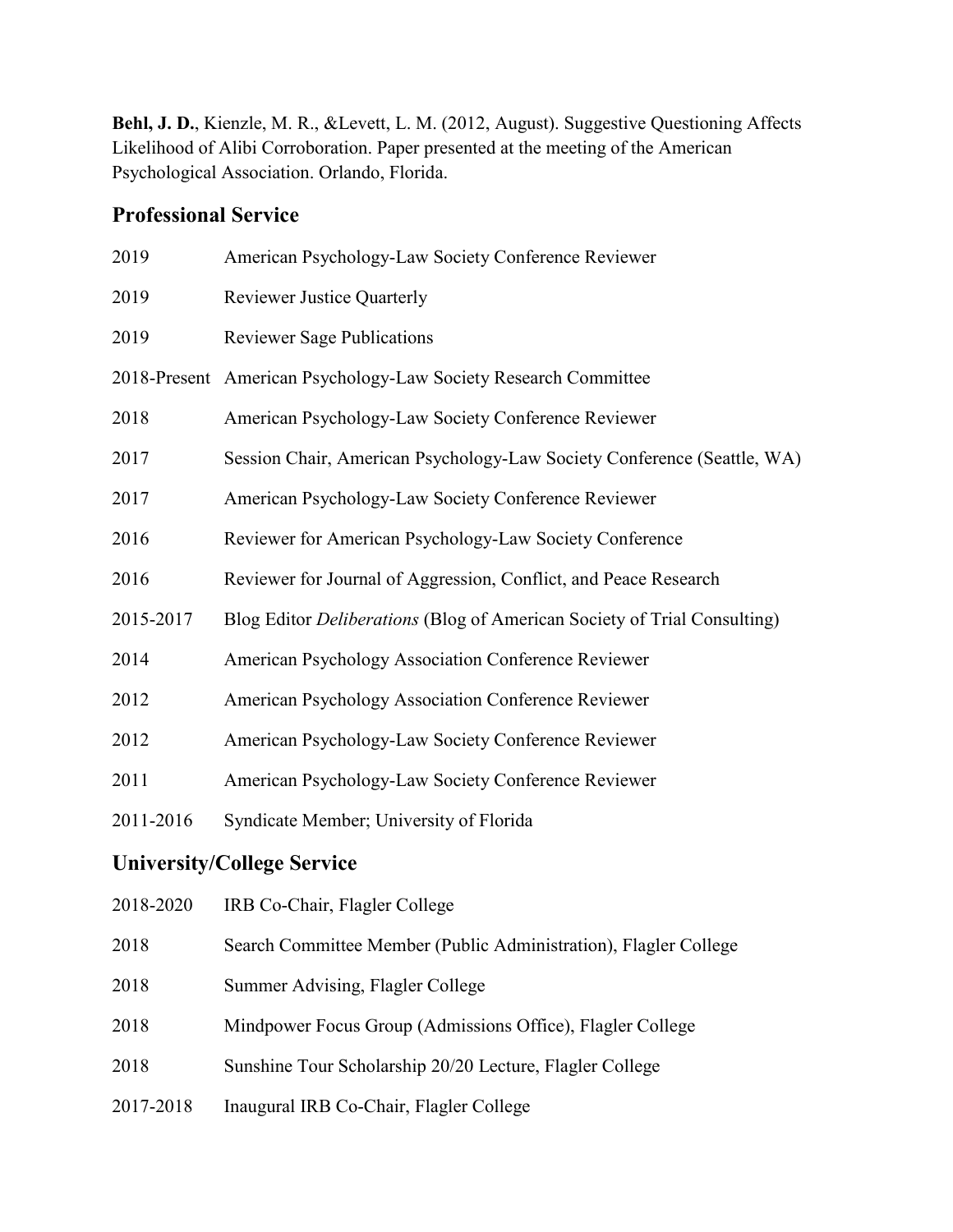| 2017      | <b>Quality Enhancement Committee Member, Flagler College</b>   |
|-----------|----------------------------------------------------------------|
| 2016-2017 | Curriculum Committee Member, Flagler College                   |
| 2011-2014 | University of Florida Volunteer Assistant Coach (Cheerleading) |

## **Department Service**

| 2018-Present Alpha Phi Sigma Sponsor |
|--------------------------------------|
|--------------------------------------|

|           | 2018-Present Criminology Internship Coordinator                                                                  |
|-----------|------------------------------------------------------------------------------------------------------------------|
| 2018      | Search Committee Member (Sociology), Flagler College                                                             |
| 2018      | Search Committee Chair (Criminology), Flagler College                                                            |
| 2018      | Admitted Student's Day Criminology Representative, Flagler College                                               |
| 2018      | Active Shooter Discussant, Flagler College                                                                       |
| 2017      | Search Committee Member (Psychology), Flagler College                                                            |
| 2017      | Search Committee Member (Psychology), Flagler College                                                            |
| 2017      | Search Committee Member (Psychology), Flagler College                                                            |
| 2017      | Admitted Student's Day Criminology Representative, Flagler College                                               |
| 2016      | Student-Faculty Co-Curricular Speaker on Justice (September 22 <sup>nd</sup> ), Flagler<br>College               |
| 2013-2014 | Vice President Criminological Syndicate, Department of Sociology and<br>Criminology & Law, University of Florida |
| 2012-2016 | Peer Mentor, Department of Sociology and Criminology & Law, University of<br>Florida                             |

## **Professional Memberships**

American Society of Criminology (ASC)

Academy of Criminal Justice Sciences (ACJS)

Southern Criminal Justice Association (SCJA)

American Psychology-Law Society (AP-LS)

American Psychology Association (APA)